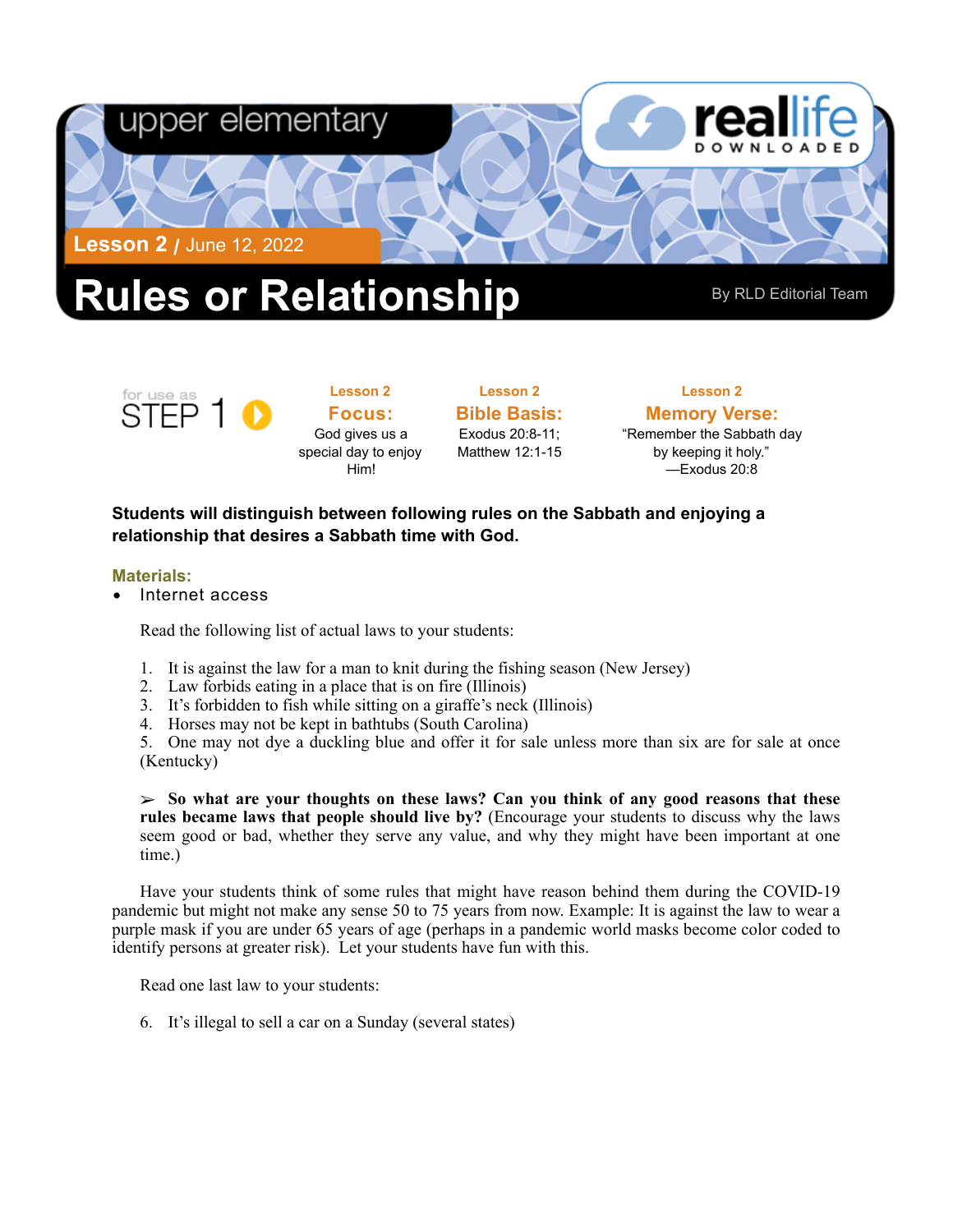Explain that the law about not selling a car on Sunday is a type of Blue Law. **"Blue Laws" were moral laws that used to be honored in our country. Under these laws, people didn't work on Sundays and stores didn't open on Sundays. Sundays were set aside for religious activities. There are still a few states that have some type of Blue Laws such as not selling a vehicle on a Sunday.** 

Share the following video [2:46]: Sunday Blue Laws - CNN <https://www.youtube.com/watch?v=RyWmZSZlHrM>

➢ **The Blue Laws have been around for decades. Why do some consider these laws to be old fashioned?** (Answers will vary.)

➢ **What do you think about keeping the Blue Laws in places where they are still present?**  (Encourage your students to discuss pros and cons of keeping/doing away with these laws.)

➢ **Do you think Blue Laws make people concentrate more on God on Sundays or more on the rules? Explain your answer.** 

**Blue Laws in America were put in place to set aside Sundays for religious activities. Certain activities were allowed, and certain activities were forbidden. Today we are going to learn about the true meaning of God's command to keep the Sabbath, a day that isn't necessarily about rules.** 

(Continue on to Steps 2 and 3 in your teacher's guide; your Step 4 appears below.)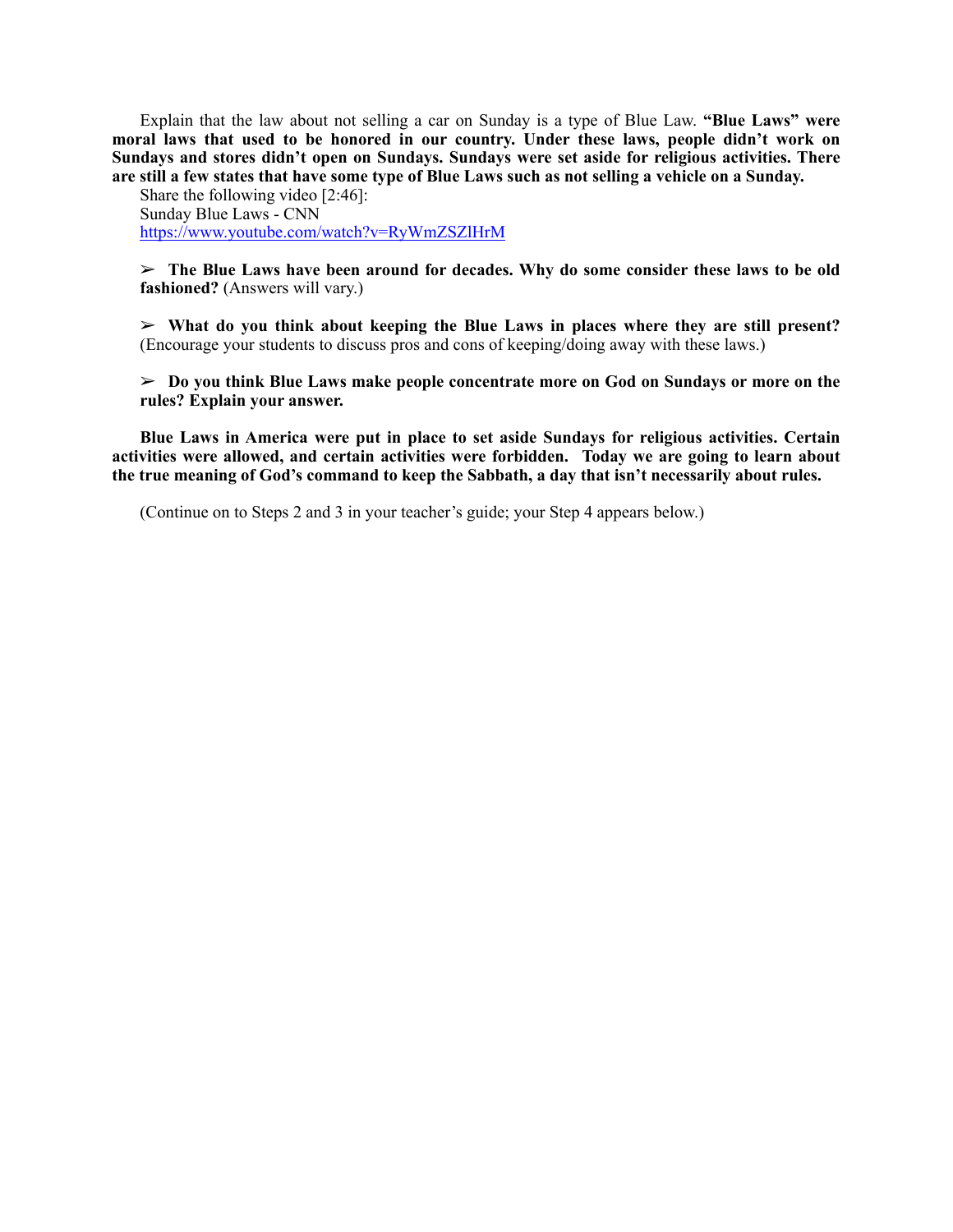

## **Rules or Relationship**



**Lesson 2 Focus:**  God gives us a special day to enjoy Him!

**Lesson 2 Bible Basis:** Exodus 20:8-11;

Matthew 12:1-15

**Lesson 2 Memory Verse:**<br>"Remember the Sabbath day" by keeping it holy." —Exodus 20:8

#### **Materials:**

- Internet access
- Index cards
- Paperclip or rubber band
- Pens/pencils

**As we learned today, setting aside time for God is about our relationship with God, not about rules we have to follow. We don't need Blue Laws in order to keep Sunday—or any day—special for God. We need a heart that wants to obey God's command. We need a desire to be in a relationship with the God who wants to be in a relationship with us.** 

**Let's prepare to set aside a special Sabbath time this week. Plan to make time when you won't have to rush to be somewhere else and when you have finished anything your parents may have asked you to do. This time should be all about your relationship with God.** 

 Make sure your students have access to index cards, pens/pencils, and a paperclip or rubber band. As you ask the following questions, ask your students to write down their favorite ideas on the index cards (they can write one idea or multiple ideas on the front and back of the cards, but they should leave room for notes and comments to be added later). Once they have finished, instruct them to keep the index cards together with the paperclip or rubber band.

➢ **What kind of things might we do in a Sabbath time?** (As your students give answers, write them on the whiteboard. Encourage them to think outside the box. In addition to prayer, reading God's Word, praise, worship, etc., ask them to consider stargazing to reflect on how big and creative God is, taking a nature walk with Jesus, writing Him a poem, playing a Bible game with other family members, and so forth.)

**When it's time for your Sabbath with God, shuffle your cards and pick one. When you've completed that activity with God, mark down the date and any special thoughts or comments you have about that time together. Return the card to the rest of the deck; you may want to repeat that same relationship-building activity with Him again—soon!** 

Challenge your students to be prepared to share how they spent their Sabbath time with God when you meet again.